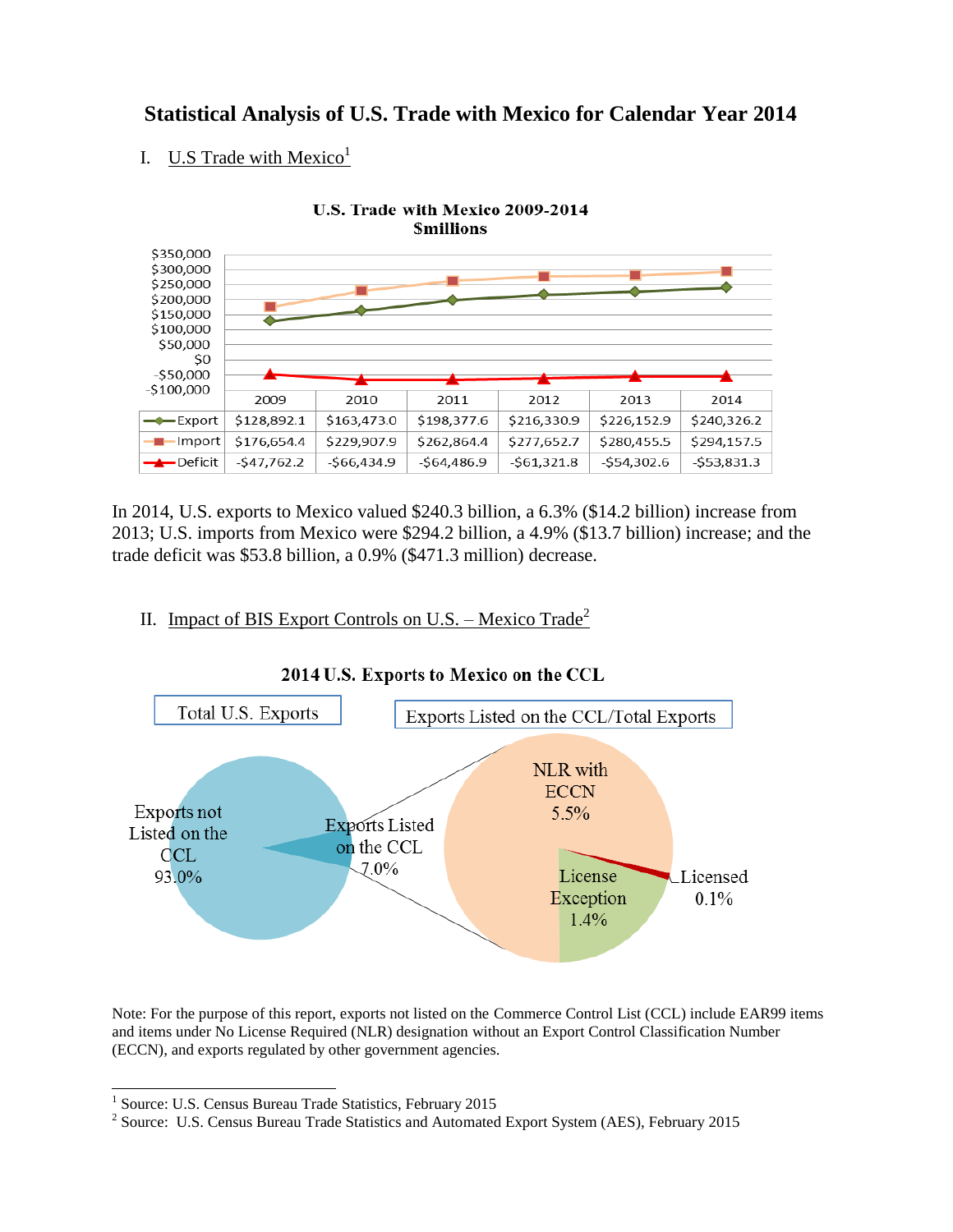Of the \$240.3 billion in U.S. exports to Mexico in 2014, only 0.1% required *a BIS license*.

Of the \$16.8 billion in U.S. exports *of items listed on the Commerce Control List (CCL)*<sup>3</sup> to Mexico in 2014, 1.0% required a BIS license in 2014.

Of the \$3.6 billion in U.S. exports *subject to a BIS license requirement* to Mexico in 2014, 95.3% were exported under a BIS license exception.

In 2014, exports to Mexico shipped under a BIS license exception valued \$3.4 billion, of which, 70.1% included Temporary Imports, Exports and Re-exports (TMP), followed by Encryption Commodities and Software (ENC) at 28.3%.



| <b>TMP</b> | Temporary Imports, Exports, Re-exports, and Transfer (in-country) |
|------------|-------------------------------------------------------------------|
| <b>ENC</b> | <b>Encryption Commodities, Software and Technology</b>            |
| <b>GBS</b> | <b>Exports to Group B Countries</b>                               |
| <b>AVS</b> | Aircraft, Vessels and Spacecraft                                  |

<sup>&</sup>lt;sup>3</sup> Items listed on the CCL include licensed, license exceptions and NLR with an ECCN.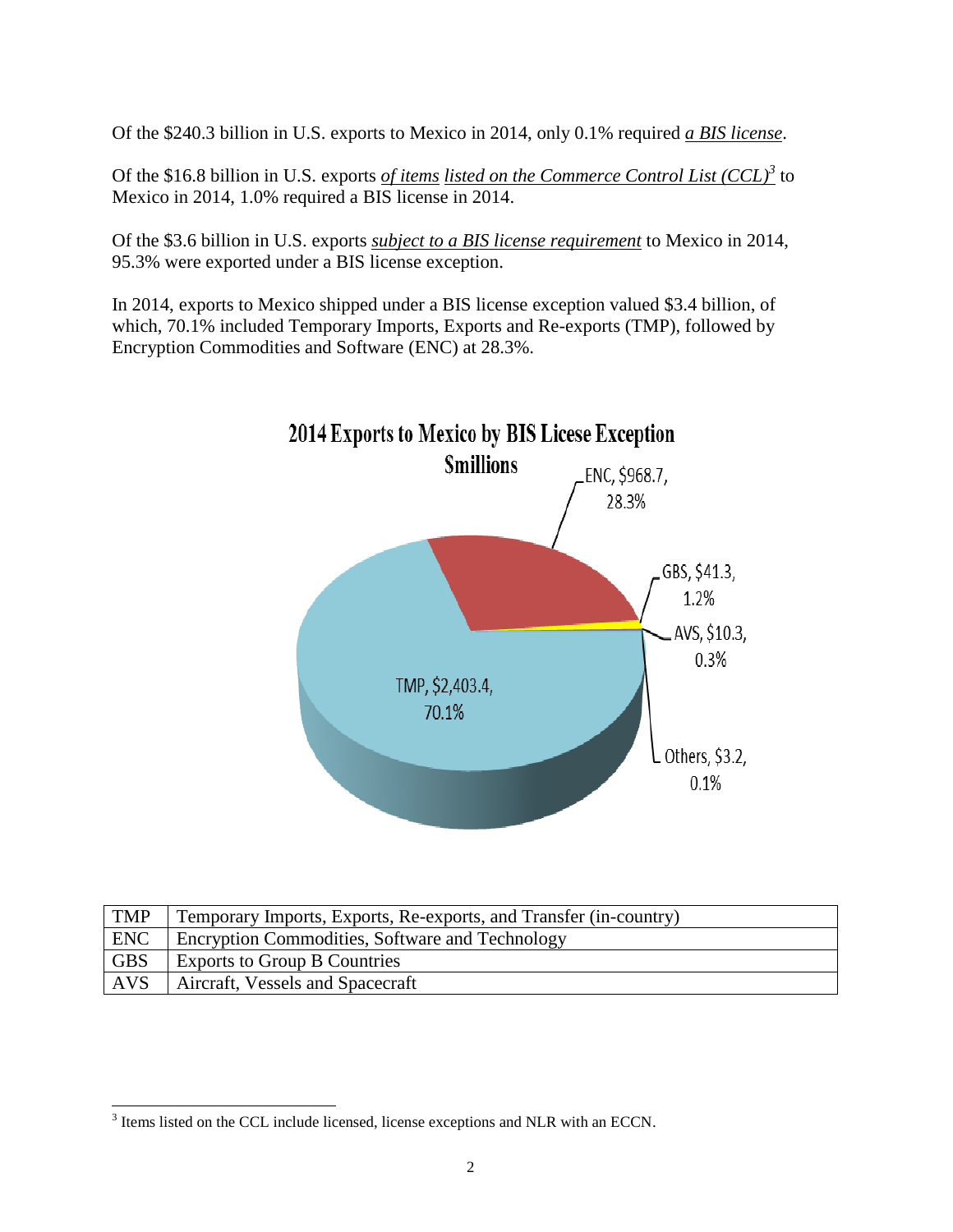### III. 2014 Trends in Exports by ECCN and License Designation<sup>4</sup>

| <b>ECCN</b> | Description                                   | Value  |  |
|-------------|-----------------------------------------------|--------|--|
| 2B001       | Machine Tools and Any Combination             | \$43.1 |  |
|             | <b>Thereof</b>                                |        |  |
| 1C350       | Chemicals that may be used as precursors      | \$40.2 |  |
|             | for toxic chemical agents                     |        |  |
| 2B201       | Machine tools, other than those controlled    | \$14.7 |  |
|             | by 2B001                                      |        |  |
| 5A002       | <b>Information Security Systems Equipment</b> | \$11.3 |  |

*Top Four Exports by ECCNs to Mexico by Value – Licensed (\$millions)*

| <b>ECCN</b> | Description                                                           | Record<br>Count |
|-------------|-----------------------------------------------------------------------|-----------------|
| 3B001       | Equipment for the Manufacturing of<br><b>Semiconductor Devices</b>    | 725             |
| 1C350       | Chemicals that may be used as precursors<br>for toxic chemical agents | 662             |
| 9A610       | Military aircraft and related commodities                             | 386             |
| 9A619       | Military gas turbine engines and related<br>commodities               | 231             |

*Top Four Exports by ECCNs to Mexico by Record Count – Licensed*

*Top Four Exports by ECCNs to Mexico by Value– License Exception (\$millions)*

| <b>ECCN</b> | Description                                                              | Value   |
|-------------|--------------------------------------------------------------------------|---------|
| 5A002       | <b>Information Security Systems Equipment</b>                            | \$955.3 |
| 3A001       | <b>Electronic Components and Specially</b><br><b>Designed Components</b> | \$20.1  |
| 9B001       | Gas Turbine Blade Manufacturing<br>Equipment                             | \$19.2  |
| 9A610       | Military aircraft and related commodities                                | \$14.5  |

| <b>ECCN</b> | Description                                                  | Value     |
|-------------|--------------------------------------------------------------|-----------|
| 4A994       | Computers, "electronic assemblies", and<br>related equipment | \$7,299.2 |
| 5A992       | Low-Level Information Security Systems<br>and Equipment      | \$2,182.9 |
| 9A991       | Aircraft and gas turbine engines                             | \$1,622.0 |
| 5A991       | <b>Telecommunication Equipment</b>                           | \$949.1   |

*Top Four Exports by ECCNs to Mexico by Value – NLR (\$millions)*

 4 Source: AES, February 2015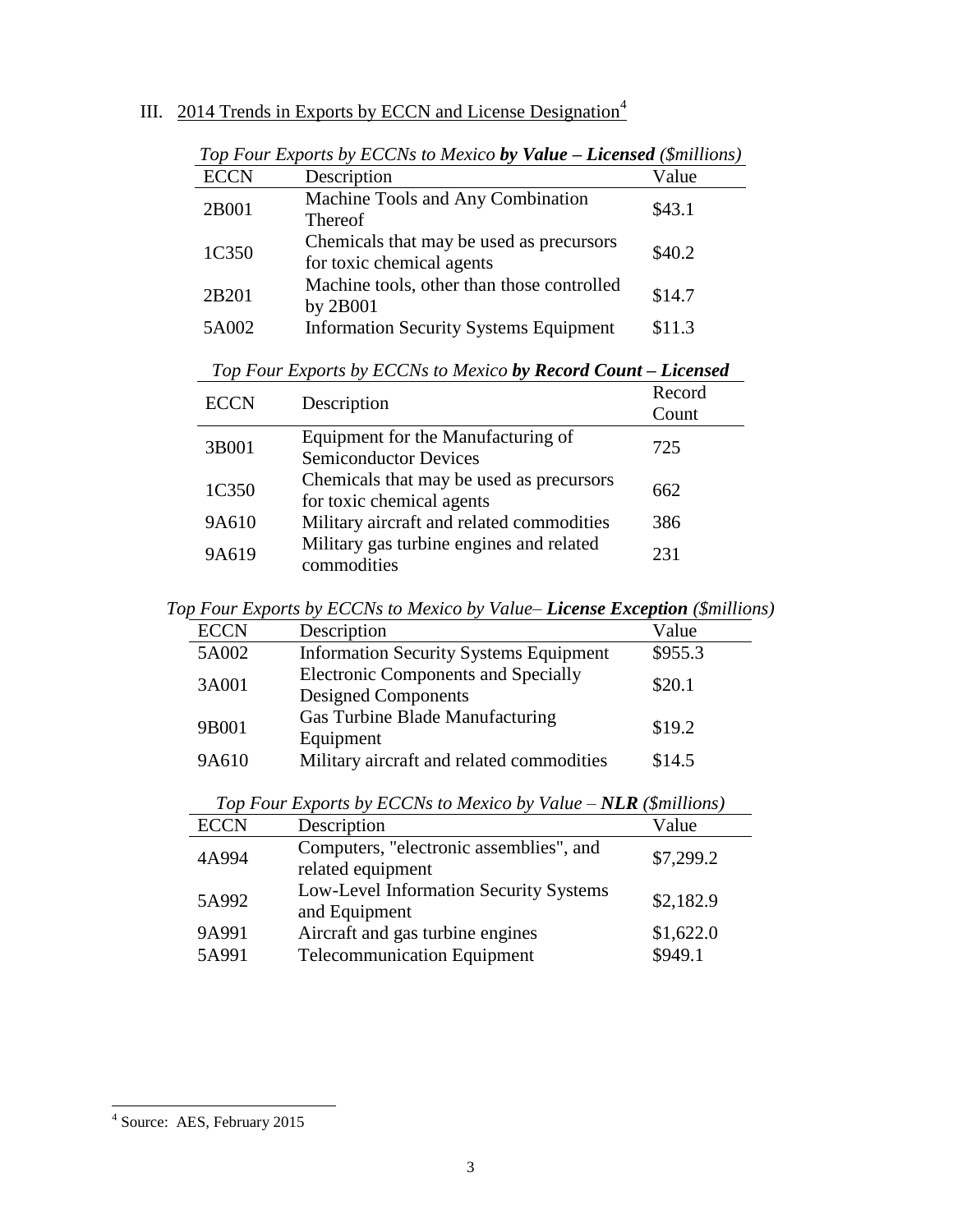



In 2014, the U.S. ATP exports to Mexico valued \$36.5 billion, a 2.4% (\$843.0 million) increase from 2013; the U.S. ATP imports from Mexico were \$45.5 billion, a 4.7% (\$2.3 billion) decrease; and the trade deficit was \$9.1 billion, a 25.5% (\$3.1 billion) decrease.

| <b>ATP Exports to Mexico (\$millions)</b> |        |        |        |        |        |        |            |               |
|-------------------------------------------|--------|--------|--------|--------|--------|--------|------------|---------------|
| <b>ATP Category</b>                       | 2009   | 2010   | 2011   | 2012   | 2013   | 2014   | % of Total | % change from |
| Biotechnology                             | 405    | 403    | 319    | 362    | 470    | 497    | 1.4%       | 2013<br>5.7%  |
| Life Science                              | 792    | 799    | 896    | 1,080  | 1,092  | 1,190  | 3.3%       | 9.0%          |
| Opto-Electronics                          | 788    | 547    | 651    | 574    | 561    | 619    | 1.7%       | 10.3%         |
| Information & Communications              | 11,558 | 15,730 | 21,133 | 21,514 | 21,858 | 22,620 | 62.0%      | 3.5%          |
| <b>Electronics</b>                        | 4,736  | 7,202  | 6,203  | 5,814  | 6,827  | 6,886  | 18.9%      | 0.9%          |
| <b>Flexible Manufacturing</b>             | 427    | 477    | 633    | 854    | 1,007  | 913    | 2.5%       | $-9.3%$       |
| <b>Advanced Materials</b>                 | 246    | 278    | 187    | 203    | 223    | 285    | 0.8%       | 27.8%         |
| Aerospace                                 | 1,648  | 1,588  | 1,820  | 2,761  | 3,487  | 3,357  | 9.2%       | $-3.7%$       |
| Weapons                                   | 10     | 9      | 12     | 12     | 10     | 10     | 0.0%       | 0.0%          |
| Nuclear Technology                        | 20     | 115    | 71     | 78     | 77     | 80     | 0.2%       | 3.9%          |
| <b>Grand Total</b>                        | 20,629 | 27,149 | 31,925 | 33,252 | 35,612 | 36,455 |            | 2.4%          |

In 2014, the largest categories of U.S. ATP exports to Mexico were comprised of Information & Communications at \$22.6 billion, 62.0% of the total ATP exports and Electronics at \$6.9 billion, 18.9% of the total.

Compared with 2013, there was an increase in Advanced Materials exports by 27.8% and an increase in Opto-Electronics exports by 10.3%.

 $\overline{a}$ 

<sup>&</sup>lt;sup>5</sup> Source: U.S. Census Bureau Trade Statistics, February 2015

Advanced Technology Products: about 500 of some 22,000 commodity classification codes contain products from a recognized high technology category (e.g., biotechnology).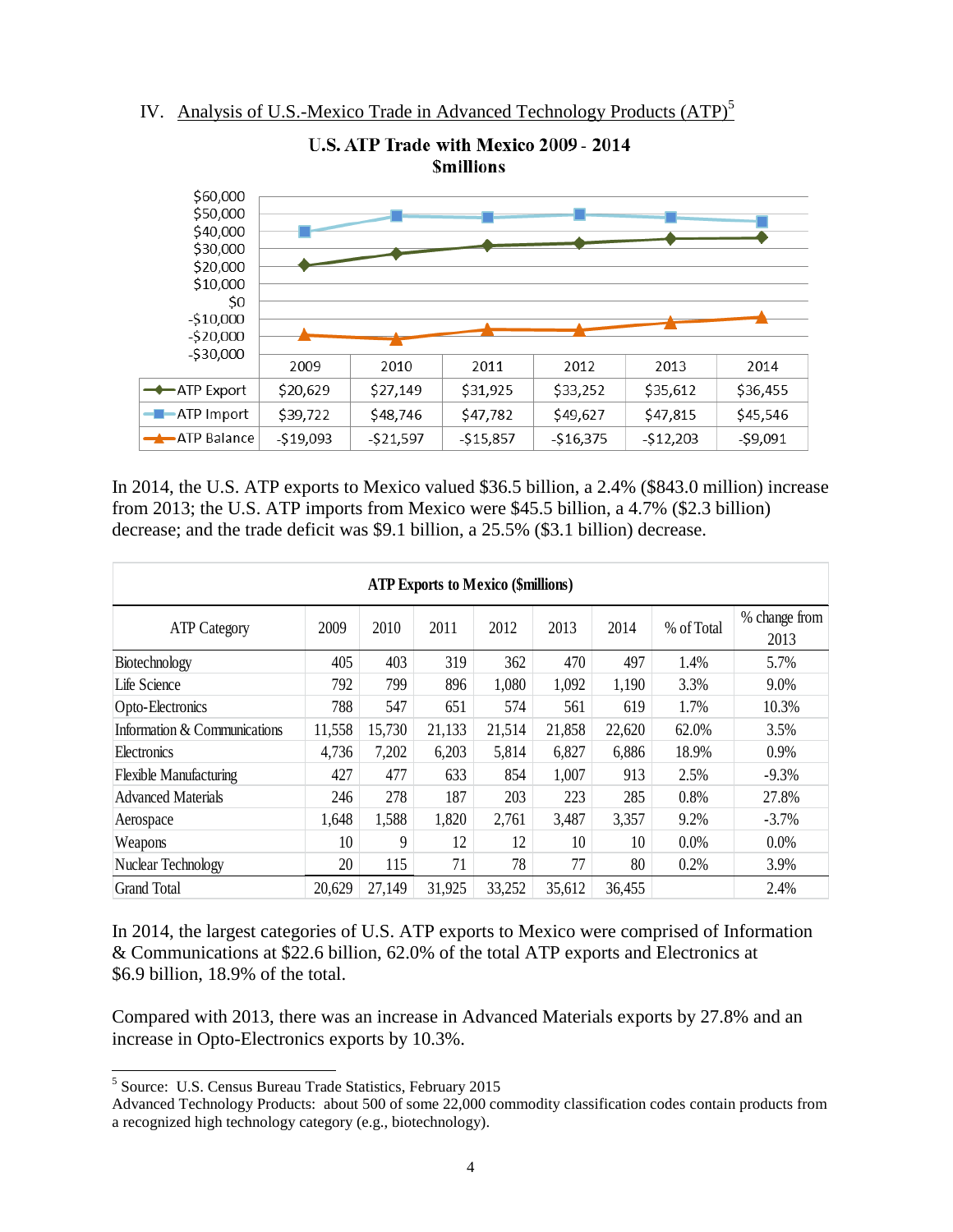In 2014, 15.2% (\$36.5 billion) of U.S. exports to Mexico were considered ATP items. Of these, 0.2% required *a BIS license*.

Of the \$1.1 billion in U.S. *ATP exports subject to a BIS license requirement* to Mexico in 2014, 94.2% were exported under a license exception.

V. 2014 Trends in Mexico Licensing<sup>6</sup>



## **Licenses for Tangible Items, Software and Technology for Mexico by Value 2010-2014**





Note: Figures above do not include deemed export applications.

 6 Source: Commerce U.S. Exporter Support System, February 2015